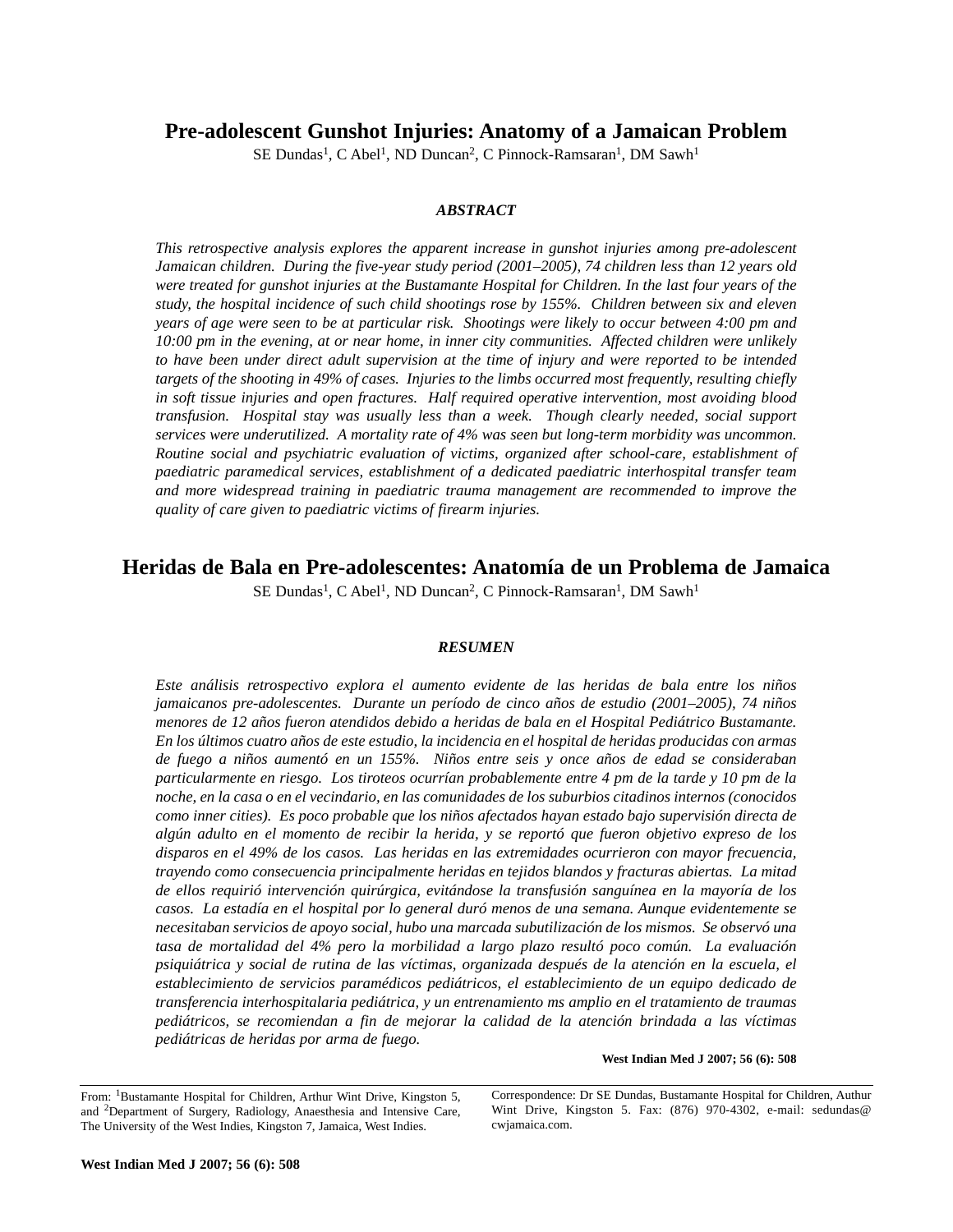#### **INTRODUCTION**

Jamaica, a Caribbean island of 4411 square miles, has a population of 2.65 million people (census 2000). A total of 1471 murders were reported on the island during the year 2004, 75.9% of which involved firearms (1). The murder total increased to 1669 in 2005 (2). Urban gun violence dominates crime statistics, leading to an estimated murder rate in the capital city of Kingston of more than 150 per 100 000 population, one of the highest in the world (3).

Crime prone communities, called 'garrison communities', frequently have strong political affiliations. Though shootings occur primarily in these inner city garrison communities, the vast majority of these murders are driven not by political rivalry but by drug- or gang-related feuds. Murders are also a means by which social or domestic disputes are settled (1, 3), with children being collateral victims or the intended means of settling vendettas. In the recent past, there has been a parallel increase in assaults and murder of children, with 147 shootings reported in children 18 years and under during the year 2004 (1).

The Bustamante Hospital for Children (BHC), a 250-bed institution in Kingston, is the only dedicated paediatric hospital in the English-speaking Caribbean. It is the principal trauma referral centre for children up to 12 years old. This study details the experience gained in treating pre-adolescent gunshot assault victims at the BHC between January 2001 and December 2005. The single institution was used because, as the only dedicated paediatric trauma centre in the island, most child trauma victims presented to BHC directly or were referred there after stabilization at other facilities. It was therefore believed that trends in paediatric trauma at the BHC would accurately represent the Jamaican situation.

### **SUBJECTS AND METHODS**

A retrospective study was performed over the five-year period between January 1, 2001 and December 31, 2005. Information was collected from hospital statistics, medical records, surgical ward admission records, operating theatre records and records of the hospital social support services. Demographic information, circumstances of shootings according to the given history, location of gunshot wounds, time of arrival at BHC, presentation for medical care prior to arrival at BHC, the presence of hypovolaemic shock, location of gunshot wounds, internal injuries, surgical operations performed, transfusion rate, access to social support services, duration of hospitalization and outcomes were recorded. The study protocol was approved by the Advisory Panel on Ethics and Medico-Legal Affairs in the Ministry of Health.

## **RESULTS**

Seventy-seven children younger than 12 years of age were treated for gun related injuries at BHC between January 1, 2001 and December 31, 2005. Three patients were excluded: two had been electively readmitted for reconstructive surgery following gunshot injuries sustained before the study period; the third had received blunt injuries from gun-butting rather than gunshot. Therefore, there were 74 children who were treated for gunshot injuries sustained within the five-year study period.

At least nine children were treated for gunshot injuries in every year of the study period. The incidence fell from 15 children in 2001 to nine in 2002 but has risen every year since (Fig. 1). The incidence of 23 children with gunshot



Fig. 1: Pre-adolescent children with gunshot injuries by year

injuries in 2005 represents a 44% increase on the previous year's total and is 155% higher than that in 2002. Peak incidence for firearm injuries occurred between July and September in 2001 (seven children), between October and December in 2004 (eight children) and in the corresponding period of 2005 (ten children).

Injured children ranged from three months to 11 years old, with eight years being the modal age. Sixty-four per cent of patients were six years or older, and 46% were eight years or older at the time of their injury (Fig. 2). There was a slight gender predilection as 57% were boys.



Fig. 2: Gunshot injury victims by age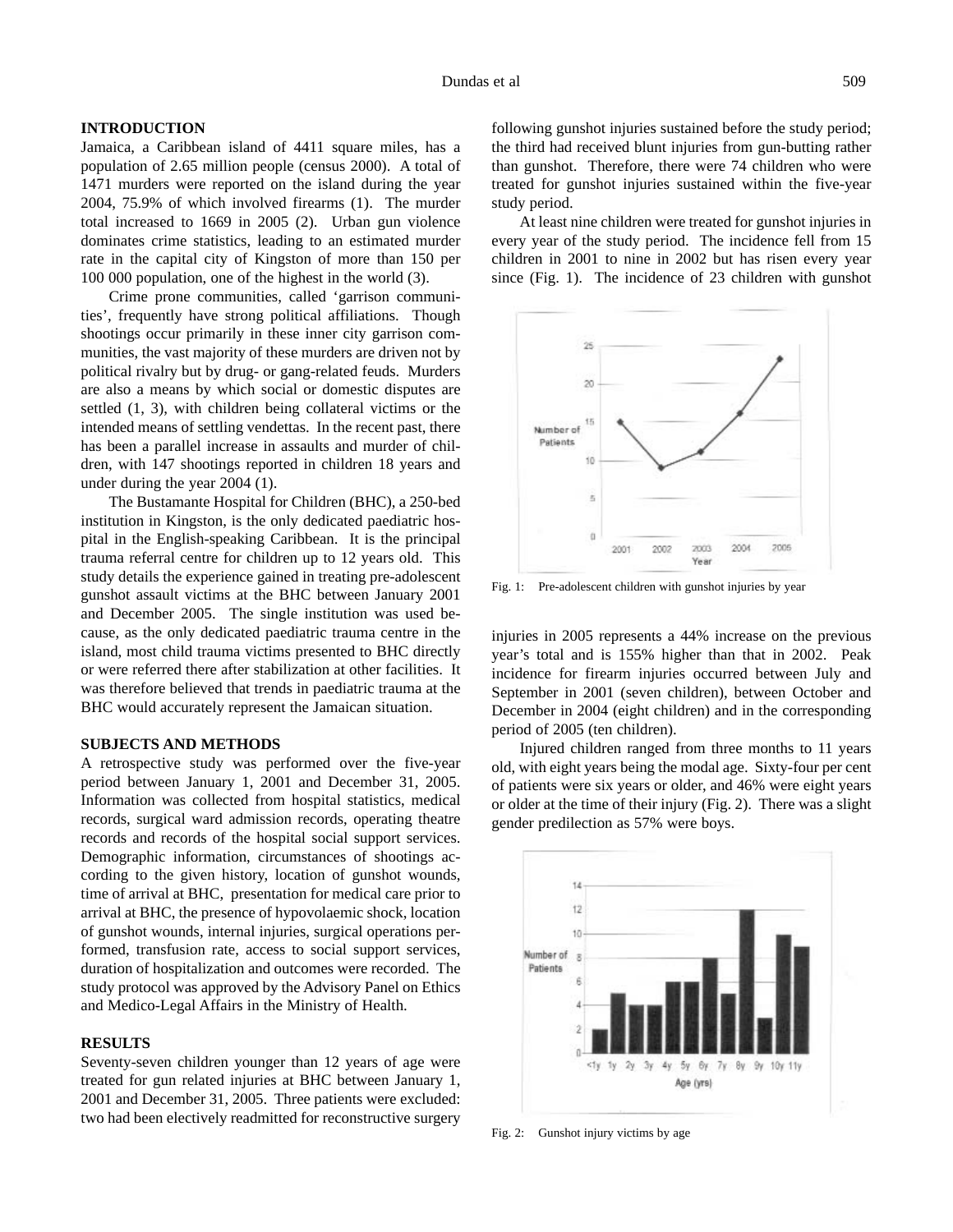Children were most often shot at or near their homes. The affected children lived mainly in the inner city communities of Central Kingston, Olympic Gardens, Denham Town, Tivoli Gardens, Windward Road, Whitfield Town and Jones Town (Fig. 3). Two patients from Spanish Town and



Fig. 3: Corporate area distribution of children who sustained gunshot injuries.

#### 1 injured child **H** Hospital

one from Portmore, in the adjoining parish of St Catherine, were also injured. Two patients who were shot in rural St Andrew and one from each of the parishes of St Ann, St James and St Thomas were treated at BHC in Kingston. While over half (51%) of the victims were taken directly to the Bustamante Hospital for Children, 24 children were stabilized at the Kingston Public Hospital (KPH), an adult trauma care facility, prior to transfer. Others presented initially to rural community hospitals (4), private practitioners' offices (2) and community health centres (1).

Thirty-seven children (50%) presented to hospital between 4:00 pm and 10: 00 pm (Fig. 4). On presentation, 23 (31%) were in haemodynamic shock.

The circumstances of shootings were ascertained from accompanying caregivers at the time of presentation. In 36 cases (49%), children were the intended targets of drive-by shootings, home break-ins or attempted executions of entire families. Twenty-six children (35%) were crossfire victims, typically caught in shoot-outs on public streets. Only four children were shot accidentally while playing with firearms (Fig. 5). Though many were reportedly playing outside the home or on the adjoining street when the incident occurred, the majority of children, 52%, were not under direct adult supervision at the time of shooting. Twenty children (27%) were not only gunshot victims but also witnessed family members being shot. Eight children (10%) witnessed the death of a family member in the incident. Eleven of the 74 children were shot multiple times.



Fig. 4: Time of emergency room presentation.



Fig. 5: Circumstances of shooting.

The sites of injury, in descending order of frequency, included the lower limbs (31), upper limbs (14), head (13), chest (11), buttocks and pelvis (8), abdomen (7), back (5) and the neck (2) (Fig. 6). Injuries sustained included soft tissue injuries (26) and open fractures (17). Four patients had joint disruption. Haemopneumothoraces (7) and lung contusion (6) occurred in more than half the children with injuries to the chest. Head injuries included open skull fractures (4) and facial injuries (4), with three children sustaining eye or ear loss. One child experienced a life-threatening neck injury with damage to the trachea and oesophagus. Abdominal gunshot injuries were equally likely to result in bowel lacerations (4) or solid organ injuries (4). The diaphragm and bladder were injured in two cases and one case respectively. Wounds to the buttocks or pelvis resulted in two anorectal lacerations. Thirty-seven patients (50%) had surgical operations (Table). These were most commonly simple debridement (12),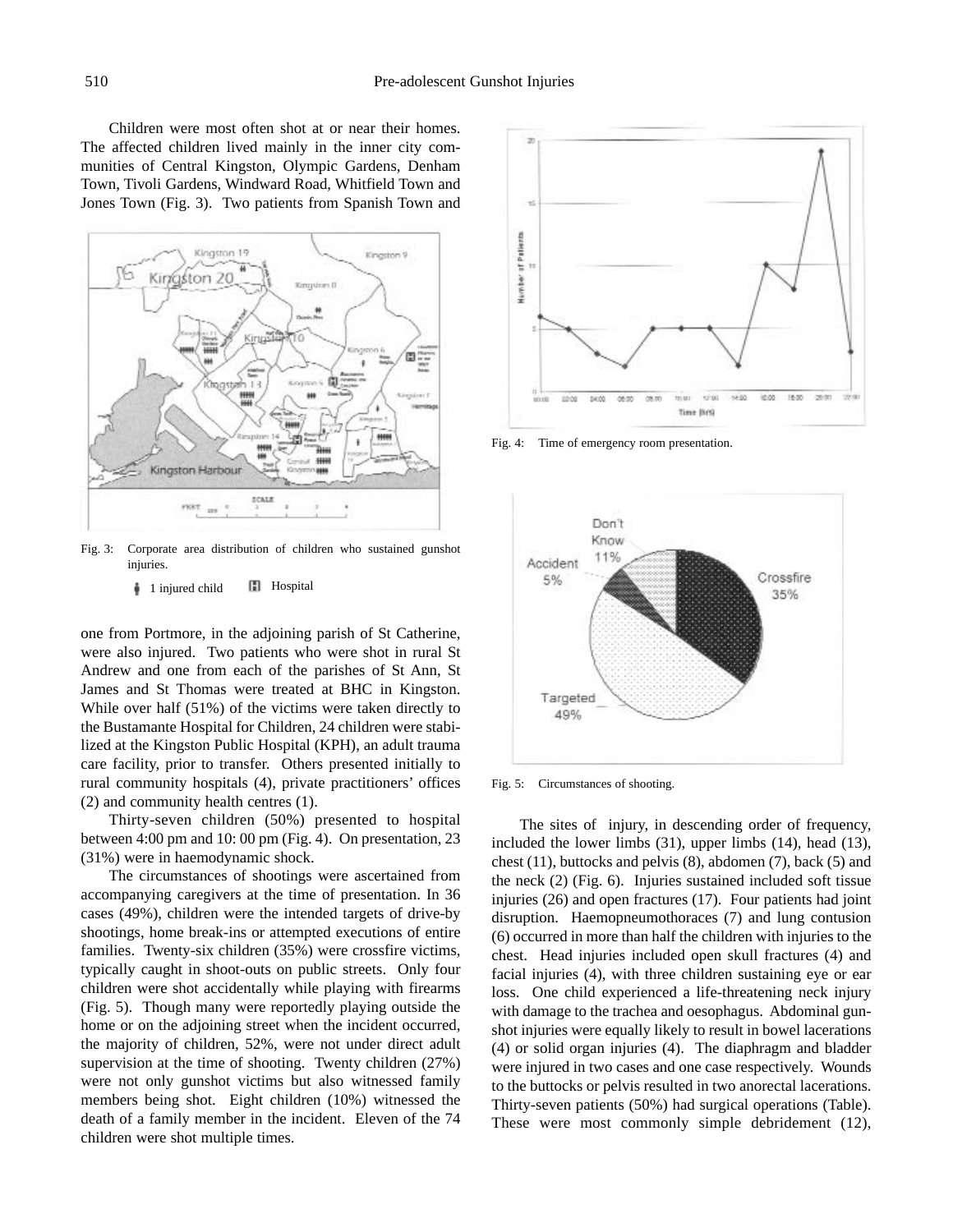

Fig.6: Gunshot injury sites in pre-adolescent Jamaican children.

removal of bullet fragments (9) and suturing of lacerations (3). Nine laparotomies were performed, at which four pa-

Table: Surgical operations performed on pre-adolescent children with gunshot injuries

| <b>Surgical operations performed</b>      | Number of patients |
|-------------------------------------------|--------------------|
| Wound debridement                         | 12                 |
| Removal of foreign bodies                 | 9                  |
| Suture wound                              | 3                  |
| Repair corneal laceration                 |                    |
| Neck exploration/airway repair            | 2                  |
| Tube thoracostomy                         |                    |
| Thoracotomy                               |                    |
| Laparotomy                                | 9                  |
| Colostomy                                 |                    |
| Proctosigmoidoscopy                       |                    |
| Joint exploration/repair                  | 3                  |
| Open reduction internal fracture fixation | 2                  |
| Total no. of operations                   | 52                 |

**Total no. of children = 37; no. = number**

tients had bowel resection and primary bowel repair. Following proctosigmoidoscopy, one diverting colostomy was sited. The liver, diaphragm and bladder were each repaired once in this series. Most solid organ injuries did not require active operative repair. While only one patient required a formal thoracotomy, thoracostomy tubes were placed in seven patients. Despite the frequency of limb injuries, only two patients had open reduction and internal fracture fixation; most fractures were managed non-operatively. Three children had joint exploration and repair of ligaments. The neck was explored in two patients, one of whom required airway repair.

Blood product transfusion was deemed necessary in 14 patients (19%) who were persistently haemodynamically

unstable during resuscitation or who were severely anaemic postoperatively. The remainder received crystalloid resuscitation and support.

Hospital stay was generally short. Sixty-five per cent of patients were discharged within seven days of admission and by 14 days after injury, 85% were at home. Only seven patients (10%) remained in hospital for more than three weeks. The prolonged hospitalization was necessary in three cases to arrange placement and custody of the child, in three cases for treatment of femoral fractures by skin traction and in one case for treatment of recurrent gastrointestinal bleeding with repeated intensive care unit admissions.

The social services available at the BHC were underutilized. Only 25 patients (34%) were referred to the hospital social worker for investigation of the circumstances of injury and a decision regarding placement of the child. Referrals to the social work department were often overlooked, especially when the child's physical injuries were limited and the hospital stay was short. In fact, only 25% of children who were hospitalized for one week or less were referred to the social worker compared to 50% of those whose hospital stay exceeded a week. The Child Abuse Mitigation project (CAMP Bustamante) was initiated in January 2004 to provide social support for vulnerable children as well as community interventions to prevent violence. Despite availability of the service, only 20 (51%) of 39 children injured since January 2004 were referred to the service. Formal child psychiatry assessment and counselling services are provided by the Child Guidance Clinic. Only 21 patients (28%) were referred to and assessed by this service.

Three children died from gunshot wounds. One fatality in a three-month old infant resulted from a single shot to the occiput, causing an open skull fracture and cerebral evisceration. The two other children, aged two and ten years old, suffered multiple fatal gunshot injuries to the chest. The three-month old and the two-year old patients had experienced cardiopulmonary arrest before arrival in the emergency department. The ten-year old child was brought to the emergency room in decompensated shock, after more than an hour without care at the scene of injury. Resuscitative efforts were unsuccessful.

Most patients (51%) had no discernable long term morbidity. Psychological and social deficits were reported in nine patients referred to and formally assessed by the psychiatrists of the child guidance clinic. This represents 12% of the injured children but 43% of the 21 patients who were formally assessed by this service. Specifically, post-traumatic stress disorder, bereavement and social displacement – when children were relocated to less volatile areas – were reported. Wound complications including infection, dehiscence and hypertrophic scarring occurred in six cases. Other less frequent complications included peripheral nerve palsy (3), joint restriction (3), osteomyelitis (2), hypoxic brain injury (1), visual impairment (1), deafness (1), thoracic clot retention (1) and stoma complications (1).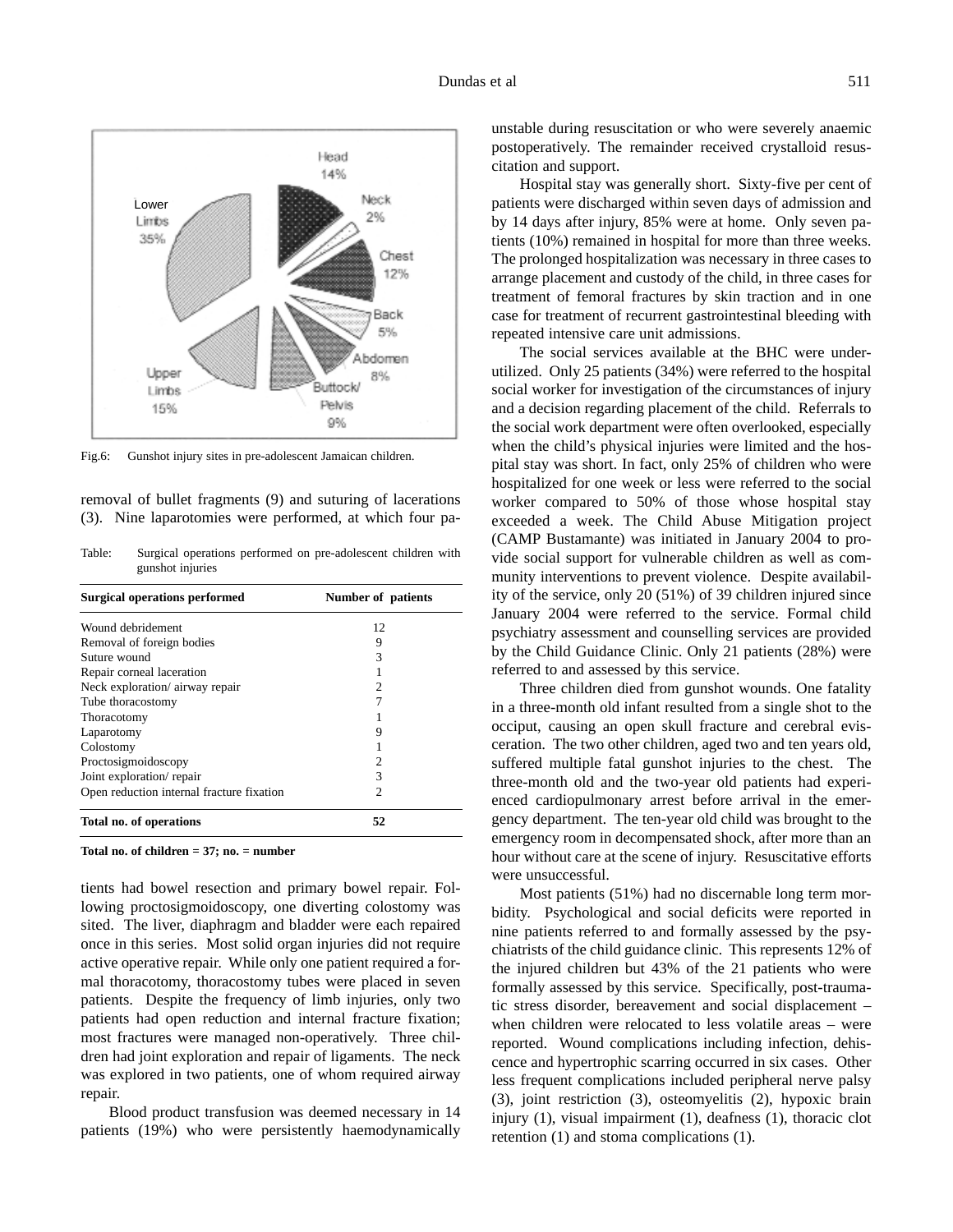## **DISCUSSION**

Traditionally, women and children in Jamaica have enjoyed relative protection from gun violence. The data herein presented indicate that this is no longer the case. On the contrary, children now seem to be a targeted group. Illustrative of this is the fact that 11 of the 74 children had multiple gunshot wounds, indicating a clear intent to kill. Also, the number of pre-adolescent paediatric firearm injury cases has increased by a factor of 1.5 over the five-year study period, and more than doubled (2.6x) between 2002 and 2005.

No age group within the study sample was exempt. However, ambulant children, six years of age or older, were the most common targets, sustaining injury in the afterschool period of 4:00 pm to 10:00 pm. This correlates with the observation that these children were not under direct adult supervision at the time of injury but instead were involved in unsupervised play near their homes in inner-city Kingston. Their vulnerability during this period indicates a need for organized after-school activities and safe supervision in such communities.

Gun crime is known to be more common in inner-city communities (1, 3), a demographic which is reflected in this pre-adolescent paediatric study sample. While recognizing that violence in the Jamaican society is a systemic problem, it is possible to use the index cases which present to our hospital as foci for community-based violence prevention interventions.

There were three accidental self-inflicted shootings, no suicide attempts and only one shooting known to be perpetrated by another child aged 13 years. This contrasts with reports of the North American experience which cite access to unsecured firearms in the home, peer-on-peer violence and suicide as significant contributors to firearm injuries in children (4–7). History given by caregivers indicates that children were the intended targets during home break-ins, driveby shootings and attacks by lone gunmen. Less commonly, children were hit by stray bullets in shoot-outs between gunmen or between gunmen and security forces. Despite the circumstances under which these children were injured, the hospital social support services were underutilized and tended to be offered to patients with major physical injuries and long hospital stays. It is our view that the social circumstances of all paediatric victims of gun violence should be investigated to ensure future safety of the child, even if this prolongs hospital stay.

A significant proportion of patients first presented to the KPH, an adult trauma care facility, located in the heart of the inner-city. A further number presented to community hospitals and outpatient healthcare facilities, not specifically equipped for paediatric trauma care. It is not known how many children were treated at these peripheral healthcare facilities without referral for assessment and tertiary care at BHC. The fact that children did present to peripheral facilities however emphasizes the need for more widespread training of healthcare providers in the use of advanced trauma life support (ATLS) and paediatric advanced life support (PALS) protocols, so as to provide adequate emergency care at any facility to which a child may present. There is a need to establish centres in every health region where the equipment and expertise for emergency paediatric trauma management may be quickly accessed.

Most children were shot in the limbs and required simple debridement for soft tissue injuries or open fractures. Limb wounds however resulted in a significant proportion of the long-term morbidity, including peripheral nerve palsies, osteomyelitis and joint restriction. Wounds to the head, chest, abdomen or pelvis, though less prevalent, were more likely to result in major operative intervention and accounted for all fatalities.

Family members were shot in 27% of cases. There were eight fatalities. These resulted in significant psychological upheaval and the need for physical relocation of children, away from familiar surroundings. Despite inconsistent referrals to CAMP Bustamante and the Child Guidance clinic, psychological and social problems were the most commonly diagnosed long-term morbidity. The true numbers of children with psychological sequelae of gun violence will only become apparent as more children are formally assessed. Counselling and a formal paediatric psychological assessment should therefore be routinely offered to all children who have been the victims of or witnessed gun violence.

Hospital stays were short for most patients. Seven patients stayed in excess of 21 days, in most cases, because of social issues or conservative clinical management choices. Though three of the children with long hospital admissions had multiple organ injuries, it was the resolution of the placement and custody issues, rather than delayed physical recovery which prevented earlier release from hospital.

The mortality rate of 4% represents three children who died before arriving at hospital and one who died in the emergency room from multiple gunshot wounds. There were more fatalities from chest and abdominal wounds than from head injuries. Though the absolute number of fatalities is small, this contrasts with a North American study which cites severe head injury as the leading cause of paediatric firearm fatality (7). All children admitted to the surgical wards survived.

The sole patient who died in the emergency room might have been saved had he been brought to hospital in a more timely manner or received basic emergency care at the scene. Ongoing gunfire in the area delayed his transit to hospital and there was no paramedical service available. Most children in this study were not attended to by paramedical personnel or transferred by trained transfer teams. The emergency medical response (paramedical) service in Jamaica is in its formative stages. With appropriate training, dedicated hospital-based teams of paediatric trauma nurses and physicians can be organized for transfers of children from peripheral health facilities in the meantime.